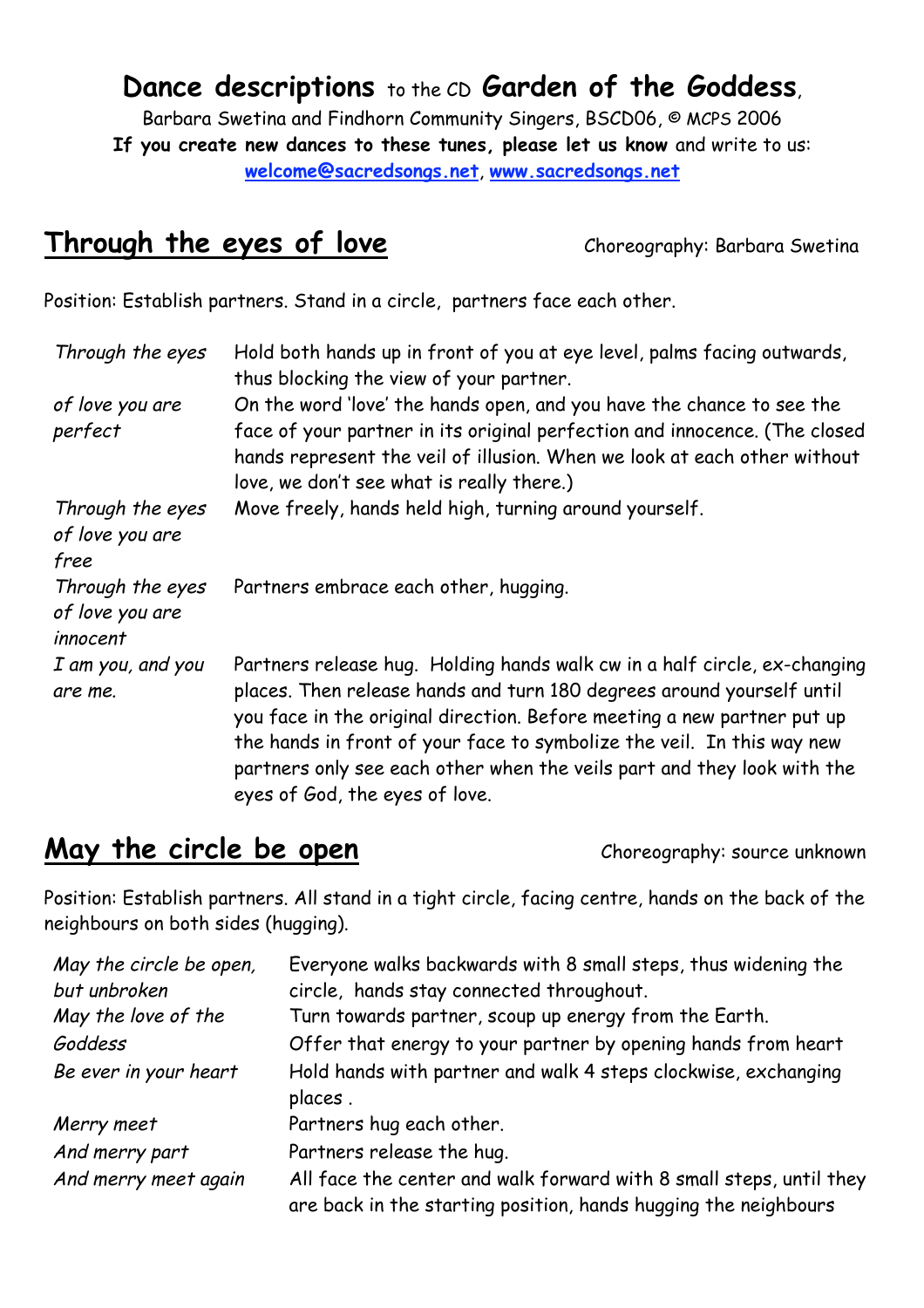Position: No partners. Stand in a circle facing center, no handhold

| E malama                        | Hand movement, palms facing: symmetrical, wavy, caressing, from head<br>to waist level, like vertical waves, symbolizing care.        |
|---------------------------------|---------------------------------------------------------------------------------------------------------------------------------------|
| ika heiau                       | At waist level, move hands (palms down) from the center of the body to<br>both sides, (like smoothing a blanket), blessing the earth. |
| E malama                        | Repeat movements as before.                                                                                                           |
| ika heiau                       | Repeat movements as before.                                                                                                           |
| E malama pono                   | Stroking movements of R and L hands alternating, as if caressing<br>something precious, a crystal ball or a child's head.             |
| ika heiau                       | Repeat movements as before.                                                                                                           |
| eh!                             | Make fists and hold them at shoulder level towards the center, as sign<br>of affirmation and commitment.                              |
| Earth                           | Bend down and scoop up earth; as you come up, rub thumb and fingers<br>together and imagine feeling the richness of the earth.        |
| and sky                         | Stretch towards the sky and open arms into the chalice shape.                                                                         |
| Sea                             | At waist level, hands (palms down) make little wave motions, moving from<br>left hip to the right in parallel movements.              |
| and stone                       | Make fists and join them together with thumbs touching.                                                                               |
| hold this land in<br>sacredness | Hold hands in a circle and walk eight steps to the right                                                                              |

# We all come from the Goddess **Choreography: Barbara Swetina**

Position: Establish partners. Stand in a circle, normal handhold.

| We all come from the<br>Goddess | Simple side steps to the right. Step to the right on 'all', close with<br>the left on 'come', continue in the same rhythm. |
|---------------------------------|----------------------------------------------------------------------------------------------------------------------------|
| And to her do we return         | Continue stepping to the right, hands held, slowly lifting arms                                                            |
|                                 | (keep them straight) until they are fully extended                                                                         |
| Like a drop of rain             | Release handhold and lower hands with a gesture to symbolize rain<br>(wiggling fingers)                                    |
| Flowing to the ocean            | Hold one hand with your partner and turn, exchanging places. Use                                                           |
|                                 | flowing arm movements with the free hand. You will have moved on<br>one place and will have a new partner next time round. |

Ave Maria for the original choreography byTasnim Fernandez, see Instruction Booklet Vol. IV. Peaceworks 1990 www.dancesofuniversalpeace.org.)

Otherwise a simple and beautiful movement is the pilgrims step: Three steps forward (R, L, R,) rock back on the fourth step (L). Right hands on the left shoulders of the person in front.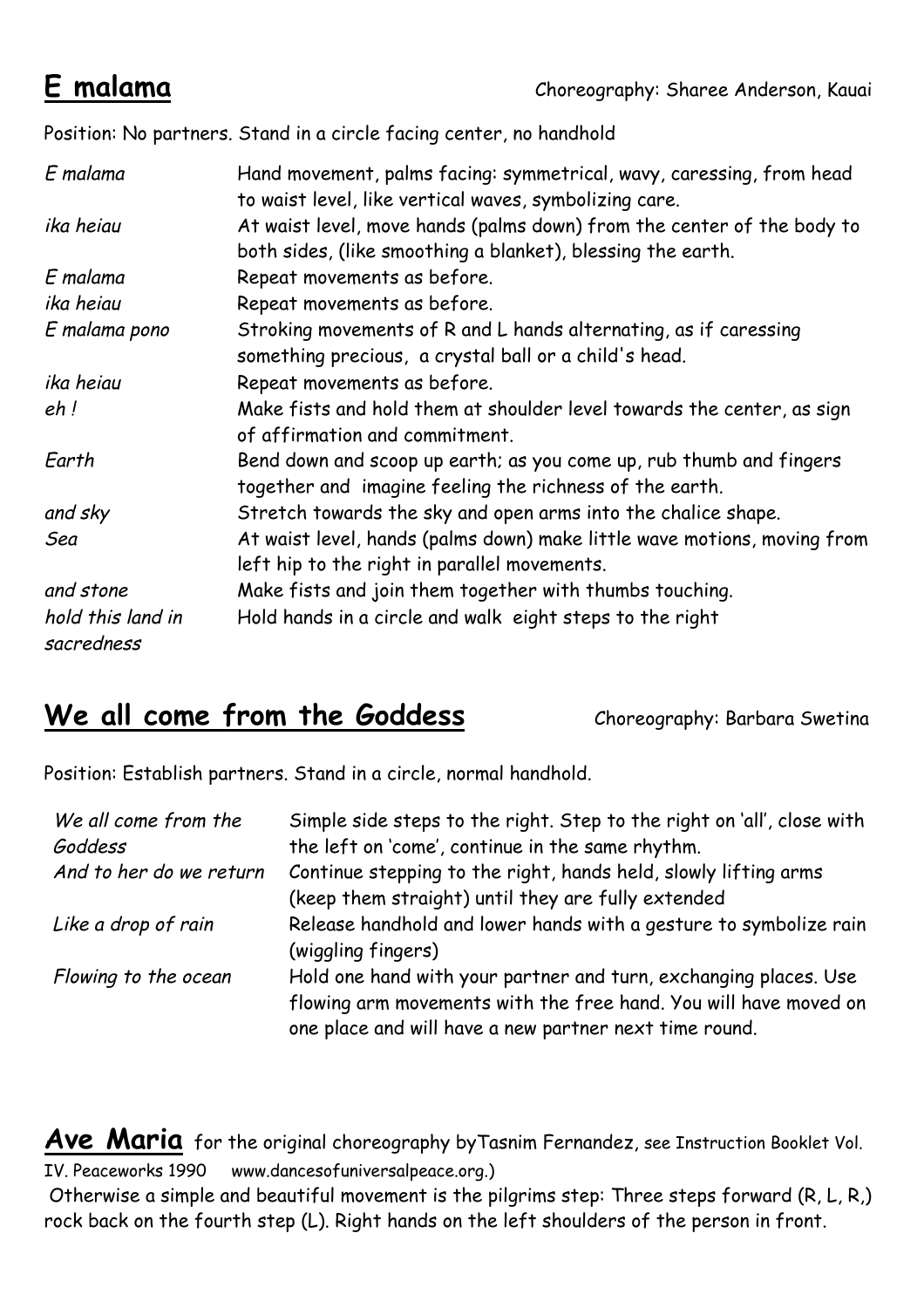Position: Establish partners. Stand in a circle facing center, normal handhold.

| Ho ike mai ke<br>aloha  | 2 side steps right (R side, L close, R side, L touch),<br>2 side steps left (L side, R close, L side, R touch),<br>swaying hips, first step on the down beat before the song starts.                                                                                                                                                                                                                                          |
|-------------------------|-------------------------------------------------------------------------------------------------------------------------------------------------------------------------------------------------------------------------------------------------------------------------------------------------------------------------------------------------------------------------------------------------------------------------------|
| puni ka aina            | Let go of hands and turn right, blessing the Earth with palms facing down.                                                                                                                                                                                                                                                                                                                                                    |
| Ho ike mai ke<br>aloha, | repeat as before                                                                                                                                                                                                                                                                                                                                                                                                              |
| puni ka aina            | repeat as before                                                                                                                                                                                                                                                                                                                                                                                                              |
| U alele amanu           | Partners face each, arms are extended sideways, representing wings,<br>hands not touching.                                                                                                                                                                                                                                                                                                                                    |
|                         | Partners circle around an invisible axis clockwise for a half turn to the<br>opposite place. Then, continually turning, they spin past each other, with<br>arms extended upwards (to avoid slapping anyone), until they are facing in<br>the original direction and meet a new partner. Continue this circling and<br>move on to partners 2, 3 and 4. Then facing the centre, all hold hands and<br>start from the beginning. |

**River of birds Choreography: Barbara Swetina** 

Position: No partners. All stand in a circle, facing centre, no handhold. Part one: (repeat twice)

| There's a river of | Rock back on right (on 'river'), arms cross in front                                                                                   |
|--------------------|----------------------------------------------------------------------------------------------------------------------------------------|
| birds in mi-       | Rock forward on left (on 'birds'), arms swing back                                                                                     |
| -gration, a        | Four steps backwards R, L, R, L, arms cross in front and make a big<br>circle up and out, ending back in the position crossed in front |
| $na-$              | Rock forward on right, arms swing back                                                                                                 |
| -tion of           | Rock back on left, arms cross in front                                                                                                 |
| Women with wings   | Four steps forwards R, L, R, L, arms swing back and make a big<br>circle out and up, ending by swinging back                           |

Part two: (repeat twice) Position: in a circle, normal handhold

| There's a river of | Rock sideways to the right                                            |
|--------------------|-----------------------------------------------------------------------|
| birds in mi-       | Rock sideways to the left                                             |
| -gration, a        | Four quick steps to the right (R side, L behind, R side, L in front), |
| na-                | Rock sideways to the right                                            |
| -tion of           | Rock sideways to the left, lifting right foot                         |
| Women with wings   | Four steps to the left (R in front, L side, R behind, L side),        |